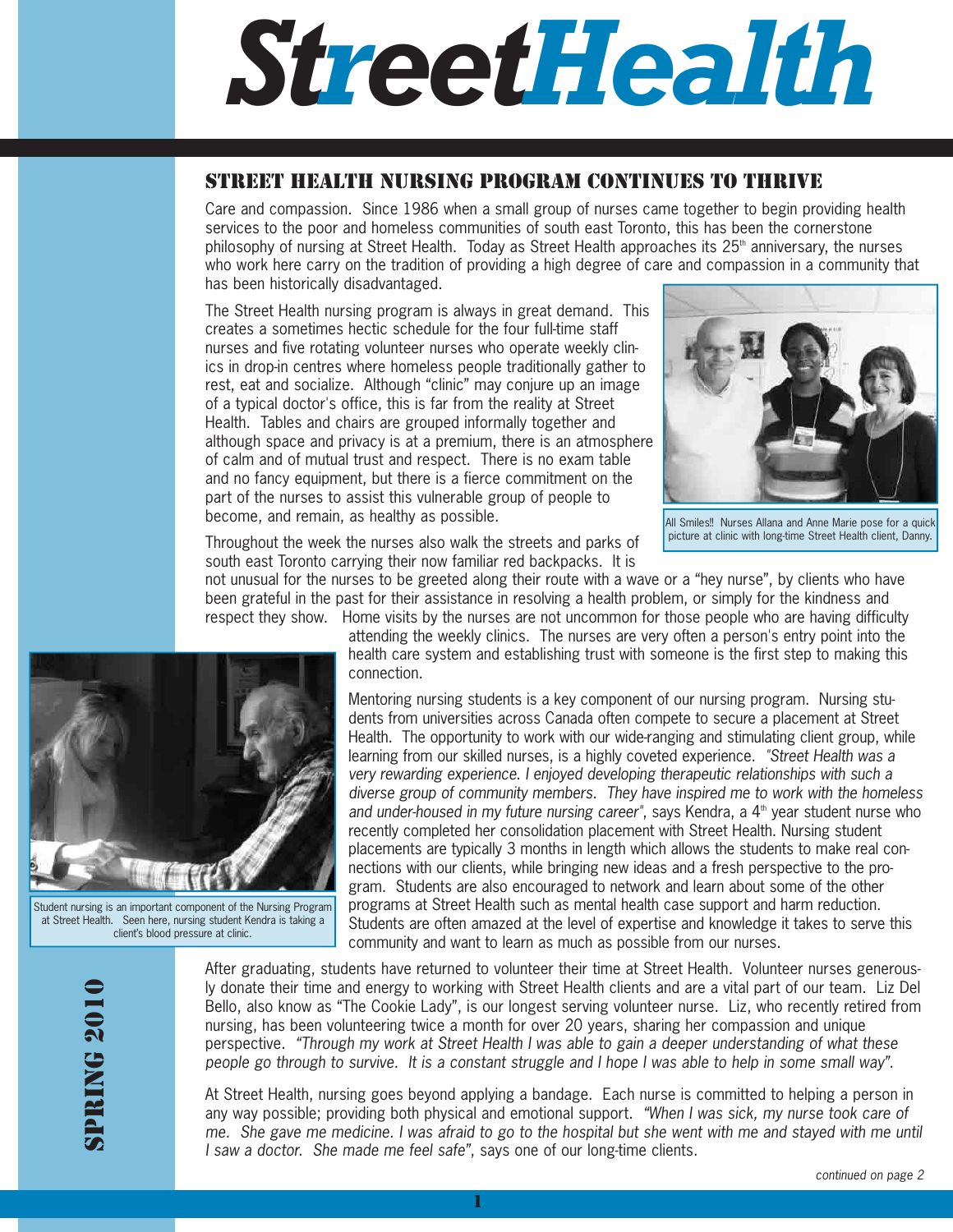**THANK YOU to everyone who cares deeply about the issues facing homeless people. We could not continue to provide our crucial services without you. A special thank you to our major donors of 2009-2010!**

St. Andrew's Charitable Foundation

St. Andrew's Group The Mclean Foundation The Paloma Foundation The Rainbow Foundation The Sprott Foundation

St. John's United Church St. Mark's Presbyterian Timothy Eaton Memorial Church Wexford Heights United Church

#### **Foundations:**

Ben and Hilda Katz Foundation EJLB Foundation F.K. Morrow Foundation George Lunan Foundation J.P. Bickell Foundation RBC Foundation

#### **Churches:**

Fairlawn Avenue United Church Grey Sisters of Immaculate Conception People's Church of Toronto Sisters of St. Joseph of Sault St. Marie Church of St. Andrew's by the Lake

#### **Corporations:**

Bank of Montreal Employee Charitable Foundation Canadian Imperial Bank of Commerce Crestview Investments Enbridge Gas Distribution Green Shield Canada Foundation Industrial Alliance Ontario Power Generation Realtors Care Foundation The Merchandise Building Original Lofts Toronto East Club Whole Foods

#### **Other Donors:**

Greater Toronto Apartment Association (GTAA) Registered Nurses Association of Ontario (RNAO) Rotary Club of Toronto Forest Hill South Riverdale Community Health Centre

#### **Major Gifts - Individuals**

Ms. Jacqueline Brookes Ms. Margaret Campbell Mr. Dennis Chow Ms. Laura Dinner Ms. Jane Glassco Mr. Peter Grubner Mr. Peter Jarvis Mr. & Mrs. Laurence and Mary Jones Ms. Elizabeth Julian Mrs. J. McKenna

Ms. Silva Neilands Ms. Olga Rachinski Ms. Jennifer Riordan Ms. Paula Rochman Mr. Geoffrey Rytell Ms. Thelma Tamaki Mr. Michael Treuman Ms. Kimberly Volk

Ms. Nancy Moore

#### **In-Kind Donors - Thank you to everyone who donates their time, products, or services to Street Health.**

Annie's Gifts Art Gallery of Ontario Black Creek Pioneer Village Body Blitz Spa Buddies in Bad Times Theatre Carlton Theatre Casa Loma CN Tower DanCap Productions Mr. Don Dudar Dufflet Pastries Elgin & Wintergarden Theatre Centre Enbridge Gas Distribution Ester Myers Yoga Studio Fairmont Royal York Hotel Foxy Originals

Harbourfront Centre Mariposa Cruises Mysteriously Yours Oyster Boy Poppies Plant of Joy RYK Photography St. Andrew's Club & Conference Centre Steam Whistle Brewing Company Stratford Shakespeare Festival The Keg Steakhouse Toronto Argonauts Football Club Toronto Blue Jays Toronto Maple Leafs Tzu-Chi Foundation Universal Music Warner Music Canada

## **… and many other generous individuals and companies!**

#### STREET HEALTH NURSING PROGRAM

continued from page 1

The illnesses affecting homeless people can be vast and complex. Among the most prevalent ailments seen in clinic today relate to cardiac health issues. Many of our clients are middleaged to senior men, a demographic that has the highest incidence of heart disease. Factors that can contribute to cardiac health issues within the homeless population include a poor diet due to a lack of available healthy food options in shelters, as well as high levels of stress. When faulty heart conditions are identified in our clinics, an appointment is made immediately with a general practitioner, very often at the local community health centre. If the condition is assessed to be of a more serious nature, the nurse will accompany the client directly to the emergency department.

Recently, a client at a clinic complained of indigestion, a common yet lesser known symptom of a heart attack. The Street Health nurse checked his heart rate, assessed his other vital signs and immediately called an ambulance. The nurse accompanied the client to the hospital where he received treatment in the emergency department and has made a full recovery. Today with the help of our nurses, this man taking his medications regularly, has quit smoking, is making an effort to eat a healthier diet, and visits Street Health for a check up on a consistent basis.

We are very proud of the rich and diverse history of the nursing program at Street Health. To be a Street Health nurse means that you are appreciated, trusted, and respected within the homeless community of Toronto. We hope to build on and continue this tradition for many years to come.

# 2009-2010 CLIENT SATISFACTION SURVEY HIGHLIGHTS

In October 2009, a survey was conducted by Community Board Members with the assistance of our Research and Evaluation Coordinator. The survey collected client demographics, program and service utilization rates and satisfaction scores, and what clients would like to see added to our programs and services. Some highlights from the survey include:

• 94% of clients surveyed were either very satisfied or satisfied with the programs offered by Street Health.

• The programs at Street Health were described as: "accessible", "efficient", "essential", and "reliable".

• The Staff at Street Health were described as: 'responsive", "helpful"," professional" and "communicative".

• 63% of clients surveyed visit the nursing clinics on a weekly basis.

• 59% of clients surveyed use Street Health Harm Reduction services on a weekly basis.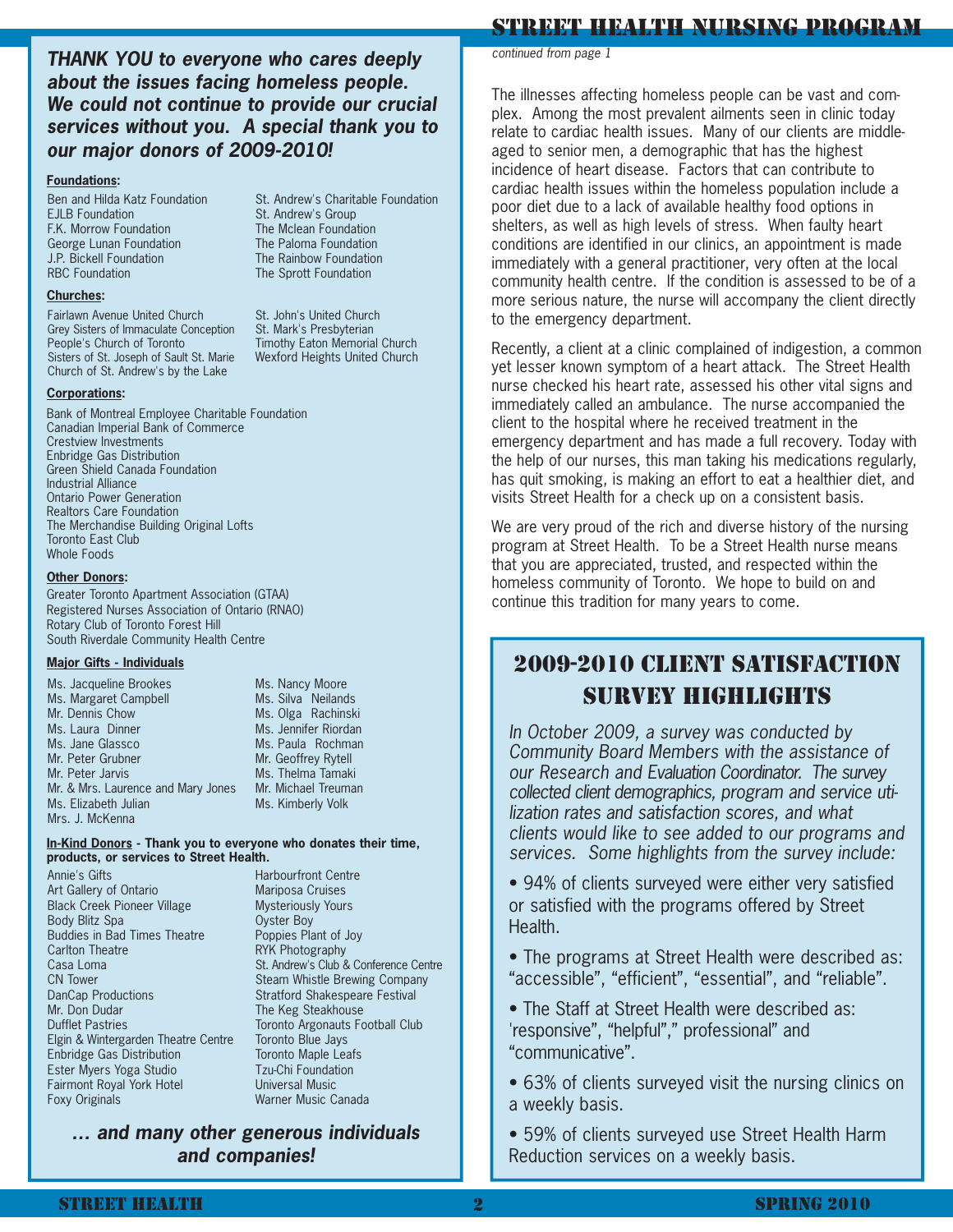## CLIENTS ARE A *WELL-HEELED* BUNCH!



Ron White Shoe Company donated over 2000 pairs of gently used shoes to Street Health's homeless and poor clients.



Volunteer Nicole hides behind a mountain of shoes at the Street Health Shoe Party.

This may be surprising, but one of the biggest issues facing homeless people in Toronto is wear and tear on their feet. It can be nearly impossible to keep feet clean and dry while struggling for survival on the streets. Days spent walking the streets mean shoes do not last long. Blisters and nail fungus when left untreated can lead to serious infection, open sores, and in some cases even sepsis.

Street Health offers a foot care clinic once a week that includes a podiatrist for people experiencing some of these issues. As well, many of our clients come to the nursing clinics for a medicinal foot soak on a regular basis.

On Thursday, March  $11<sup>th</sup>$ , Street Health offered a new and unique solution to these persistent foot issues. Through a very generous partnership with **Ron White Shoes**, Street Health distributed over 2000 pairs of gently used shoes to our clients. As a recipient of the 2010 Ron White Shoe Drive, we were able to give people in the community a very important survival tool.

The event was held at the Toronto Friendship Centre where tables were piled high and sorted by size and gender. Each table had a volunteer ready to help people "shop" for the perfect pair. People were so grateful for the chance to choose a new pair of shoes; "this is an amazing thing that you are doing for the community, we need shoes more than anything!"

Thank you Ron White for your incredible donation!

## STREET HEALTH TURNS ANOTHER YEAR OLDER

On February  $11<sup>th</sup>$ , 2010 staff and clients marked Street Health's 24th year of providing care and services to the homeless and under-housed community of Toronto. Each year, the Street Health team throws a party for our homeless and under-housed clients. A full course meal, music - even some dancing - as well as an opportunity for people to socialize in a warm and inviting environment, were present again this year. Each person who attended the event received a cozy red sweatshirt printed with the Street Health logo.



Beth, Street Health Registered Nurse, visits with a client while enjoying a delicious hot lunch courtesy of Jewell Catering.

The celebration was held at the Toronto Friendship Centre, located across the street from our Street Health office. Jewell Catering Company continued their

generous tradition of donating and serving a hot delicious meal to over 200 partygoers. Thanks to Michael Jewell and his amazing team for their kindness and generosity and to the volunteers at the Toronto Friendship Centre, who made our party a huge success. Happy 24<sup>th</sup> Birthday Street Health!

# ATTENTION DONORS!

Street Health is "Going Green"! As part of this campaign we would like to offer our donors the opportunity to begin receiving their Bi-Annual newsletter by email.

## **IT'S EASY TO SWITCH!**

Just email info@streethealth.ca and let us know. Our goal is to switch 30% of our donors to an E-Newsletter by the end of the year for a savings of over \$2000. Any savings will go towards our much needed programs and services. Join the movement!

# ANNOUNCEMENT

On January 31, 2010 Street Health Community Nursing Foundation settled their first collective agreement as part of CUPE Local 4308.

Congratulations!